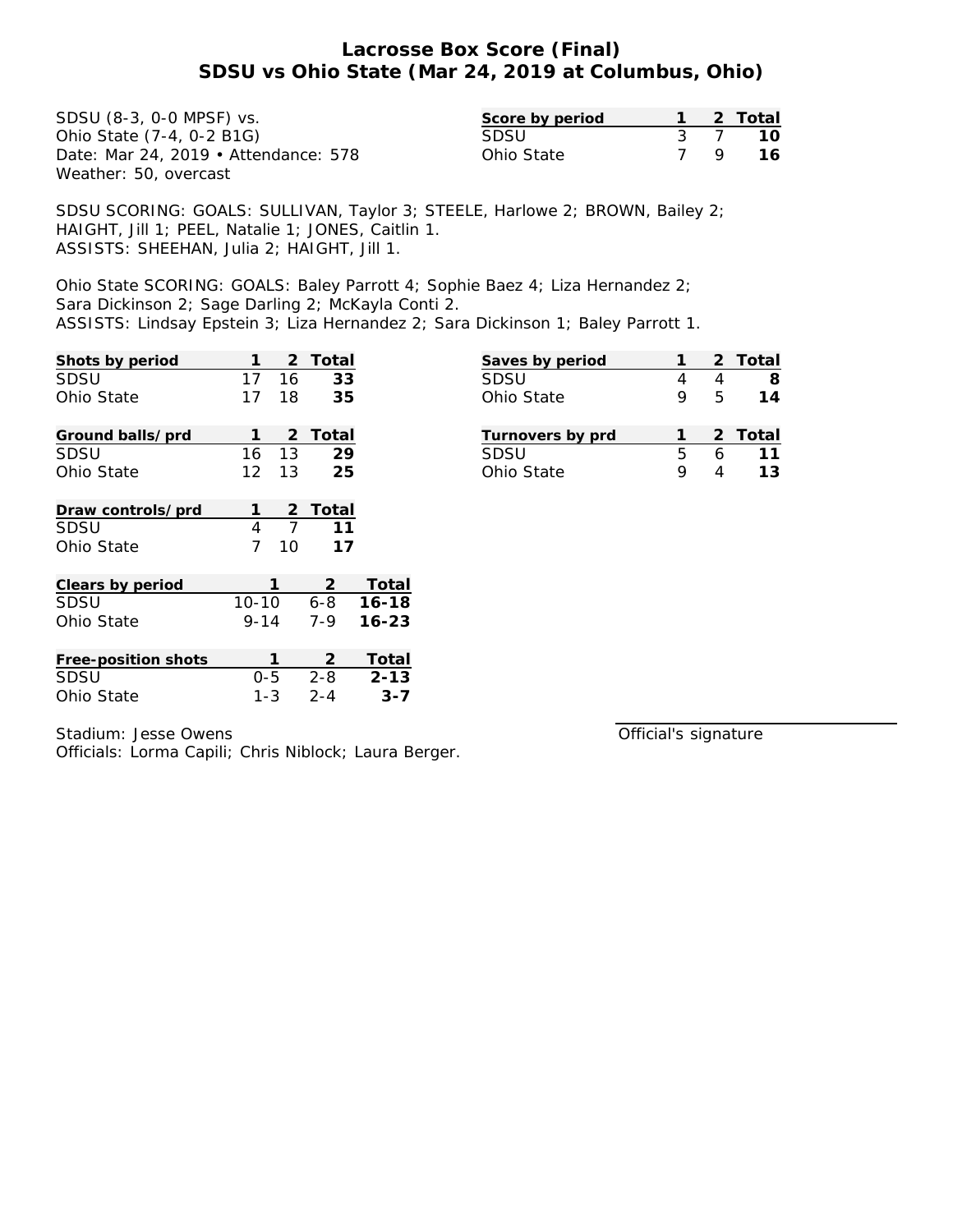|     | Ohio State        |                      |                          |                          |                |     |     |                |                          |            |                |    |
|-----|-------------------|----------------------|--------------------------|--------------------------|----------------|-----|-----|----------------|--------------------------|------------|----------------|----|
| Pos | ##                | Player               | G                        | А                        | Pts Sh         |     | SO. |                | GB DC                    | <b>FPS</b> | TO             | CТ |
| gk  | 1                 | Jill Rizzo           |                          |                          |                |     |     | 4              |                          |            | 3              |    |
| m   | $\overline{2}$    | <b>Baley Parrott</b> | 4                        | 1                        | 5              | 6   | 5   | 1              | 7                        | $0 - 1$    | $\overline{a}$ | 1  |
| a   | 4                 | Sophie Baez          | 4                        |                          | 4              | 7   | 5   | 4              |                          | $1 - 3$    | 1              | 1  |
| d   | 5                 | Caroline Mackrides   | $\overline{a}$           |                          |                |     |     | 5              | 1                        |            |                | 3  |
| d   | 11                | Meg Camden           |                          |                          |                |     |     | 1              |                          |            |                |    |
| m   | 12                | Liza Hernandez       | $\overline{2}$           | $\mathfrak{D}$           | 4              | 10  | 5   | 1              | 1                        |            | 3              |    |
| a   | 16                | Sara Dickinson       | 2                        | 1                        | 3              | 3   | 3   | 3              | $\overline{\phantom{a}}$ |            | 1              |    |
| m   | 17                | Sage Darling         | $\overline{2}$           | $\overline{\phantom{0}}$ | $\overline{2}$ | 4   | 3   | $\overline{2}$ | $\overline{\phantom{0}}$ | $1 - 1$    | $\overline{a}$ | 1  |
| m   | 18                | Lindsay Epstein      | $\overline{a}$           | 3                        | 3              |     |     | 3              |                          |            | $\overline{a}$ | 3  |
| m   | 23                | Hannah Gantt         | $\overline{\phantom{0}}$ |                          |                | 1   |     |                |                          | $0 - 1$    | $\overline{a}$ |    |
| m   | 26                | Mackenzie Maring     |                          |                          |                |     |     |                |                          |            |                |    |
| m   | 32                | <b>Riley Ewing</b>   |                          |                          |                |     |     |                | 6                        |            | 1              |    |
|     |                   | -- Substitutes --    |                          |                          |                |     |     |                |                          |            |                |    |
|     | 3                 | Ali Beekhuizen       |                          |                          |                |     |     |                |                          |            |                |    |
|     | 8                 | McKayla Conti        | 2                        |                          | $\overline{2}$ | 4   | 3   |                |                          | 1-1        | 1              |    |
|     | 15                | Erin Nagle           |                          |                          |                |     |     |                |                          |            |                |    |
|     | 19                | Hannah Brink         |                          |                          |                |     |     |                |                          |            |                |    |
|     | 29                | Kimberly Apuzzo      |                          |                          |                |     |     | 1              |                          |            |                |    |
|     | 30                | Cai Martin           |                          |                          |                |     |     |                |                          |            | 1              |    |
|     | 36                | Maura McGregor       | $\overline{a}$           |                          |                |     |     |                | $\overline{2}$           |            | 1              | 1  |
|     | 74                | Jaclen Moxley        |                          |                          |                |     |     |                |                          |            |                |    |
|     |                   | Totals               | 16                       | $\overline{7}$           | 23             | 35  |     | 24 25          | 17                       | $3 - 7$    | 13             | 10 |
| #   |                   | Goalkeepers          | <b>Minutes</b>           |                          | GA             | W/L |     | 1              | 2                        | Saves      |                |    |
| 1   | <b>Jill Rizzo</b> |                      | 60:00                    |                          | 10             | W   |     | $\mathsf Q$    | 5                        |            | 14             |    |

Win-Jill Rizzo (7-4).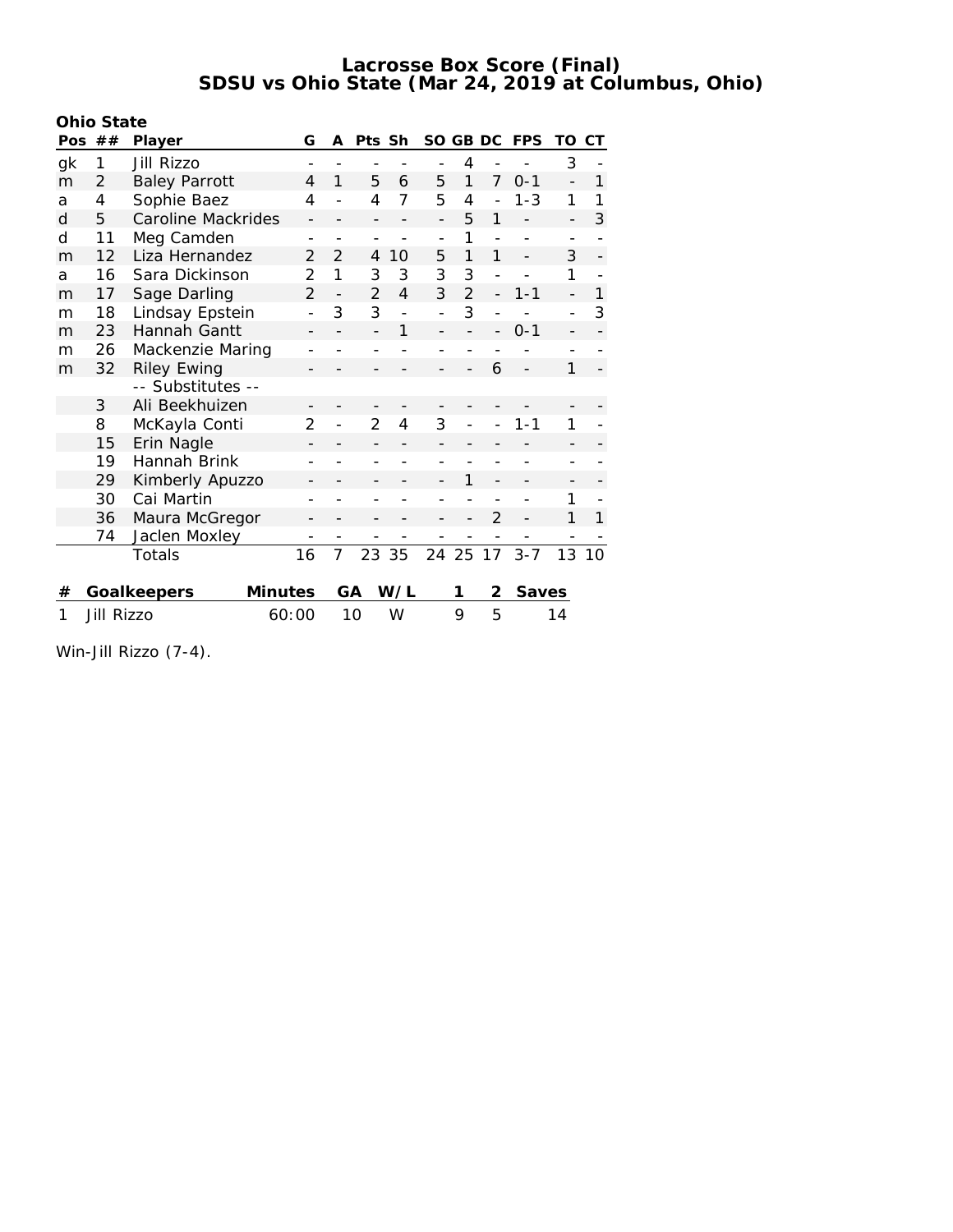| SDSU |          |                             |                   |                |                |               |                |                |   |               |    |                |
|------|----------|-----------------------------|-------------------|----------------|----------------|---------------|----------------|----------------|---|---------------|----|----------------|
|      | Pos $##$ | Player                      | G                 | A              | Pts Sh         |               |                | SO GB DC       |   | <b>FPS</b>    | TO | CT.            |
| а    | 2        | SHEEHAN, Julia              |                   | 2              | $\overline{2}$ |               |                | 1              |   |               | 1  |                |
| m    | 6        | MCGINTY, Grace              |                   |                |                | $\mathcal{P}$ | $\mathcal{P}$  | 1              |   |               |    |                |
| d    | 7        | GALLAGHER, Shan             |                   |                |                |               |                | 1              | 1 |               |    | 1              |
| m    | 9        | TAYLOR, Morgan              |                   |                |                |               |                |                |   |               |    |                |
| m    | 10       | MACRAE, Marissa             |                   |                |                |               |                |                |   |               |    |                |
| m    | 11       | <b>BUCKLAND, Jenny</b>      |                   |                |                |               |                |                |   |               | 1  |                |
| m    | 14       | HAIGHT, Jill                | 1                 | 1              | $\overline{2}$ | 3             | 1              | 1              | 2 | $0 - 1$       | 2  | 2              |
| m    | 15       | SULLIVAN, Taylor            | 3                 |                | 3              | 13            | 9              | 7              | 3 | $1 - 6$       | 1  | $\overline{2}$ |
| m    | 17       | STEELE, Harlowe             | 2                 |                | $\mathcal{P}$  | 3             | 3              | 5              | 1 | $1 - 2$       | 2  |                |
| a    | 20       | <b>GREENLAW, Kirstie</b>    |                   |                |                | 4             | 3              | 1              |   | $0 - 1$       | 1  | 1              |
| d    | 23       | ADAMS, Elizabeth            | $\overline{a}$    |                |                |               |                | 3              |   |               |    | 2              |
| gk   | 36       | SHARRETTS, Katy             |                   |                |                |               |                | 5              |   |               |    | 1              |
|      |          | -- Substitutes --           |                   |                |                |               |                |                |   |               |    |                |
|      | 1        | PEEL, Natalie               | 1                 |                | 1              | 3             | $\overline{2}$ |                | 1 | $0 - 2$       | 1  |                |
|      | 5        | JONES, Caitlin              | 1                 | $\overline{a}$ | 1              | $\mathcal{P}$ | 1              | $\overline{2}$ |   | $0 - 1$       | 1  |                |
|      | 22       | ROBINSON, Courtn            |                   |                |                |               |                |                |   |               |    |                |
|      | 25       | MCDONAGH, Sarah             |                   |                |                |               |                |                |   |               |    |                |
|      | 30       | BROWN, Bailey               | $\mathfrak{D}$    |                | $\mathcal{P}$  | 3             | 3              | 1              | 3 |               |    |                |
|      | 34       | KOVINSKY, Hailey            |                   |                |                |               |                | 1              |   |               | 1  | 1              |
|      | 39       | TAN, Lexi                   | $\qquad \qquad -$ |                |                |               |                |                |   |               |    |                |
|      |          | Totals                      | 10                | 3              |                | 13 33         |                |                |   | 24 29 11 2-13 | 11 | 10             |
| #    |          | Goalkeepers<br>Minutes      |                   |                | GA             | W/L           |                | 1              | 2 | Saves         |    |                |
|      |          | 36 SHARRETTS, Katy<br>60:00 |                   |                | 16             |               |                | 4              | 4 |               | 8  |                |

Loss-SHARRETTS, Katy (7-3).